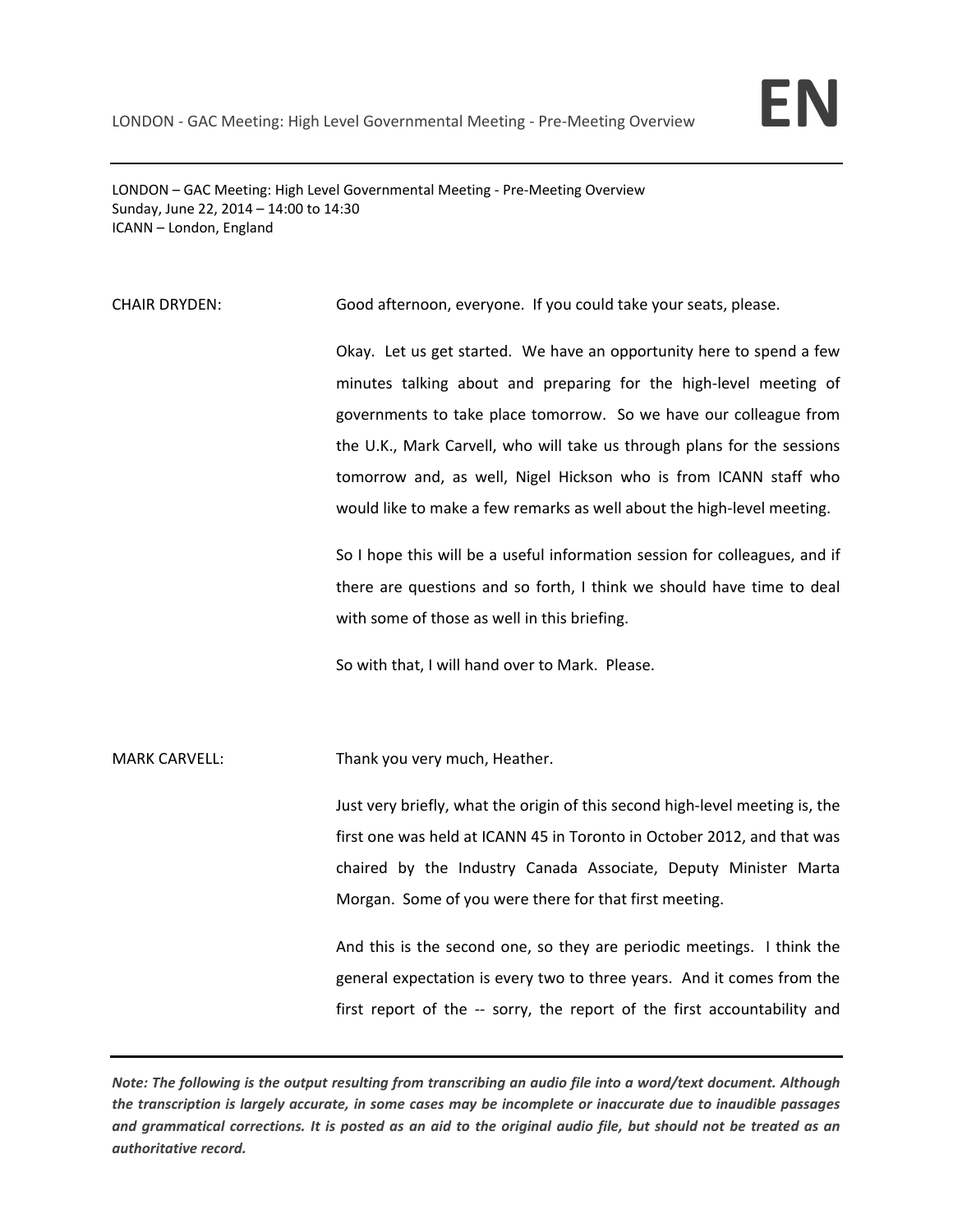transparency review. And that stated that the Board of ICANN should endeavor to increase the level of support and commitment of governments. And working with the GAC, should establish a process to determine when and how ICANN engages with senior governments on - senior government representation on public-policy issues.

So we are fulfilling that mandate by hosting the second meeting here in London. It will be chaired by the U.K. minister with responsibility for Internet policy; that is, Ed Vaizey. Some of you will know him from IGF meetings. He has been a speaker at the last four Internet Governance Fora, the global U.N. fora, and he has been very heavily committed to the ICANN and ICANN's processes and so on. And we thought it was the time now to hold this second high-level meeting.

So he will chair it. And you have got the program for it on the screen, and I hope most of you in the committee will have had the chance to review the program, and so on.

And you will see that the program reflects at the global level in terms of, you know, strategic processes and events that are going on. Some -- all of them directly impacting on ICANN.

So the morning session, in terms of substance and specifics, will consider the transition of the stewardship of the IANA functions. And there we have invited Assistant Secretary Larry Strickling to introduce that topic for NTIA. And then Theresa Swinehart will come as well to explain the ICANN processes, and so on, following through the NTIA

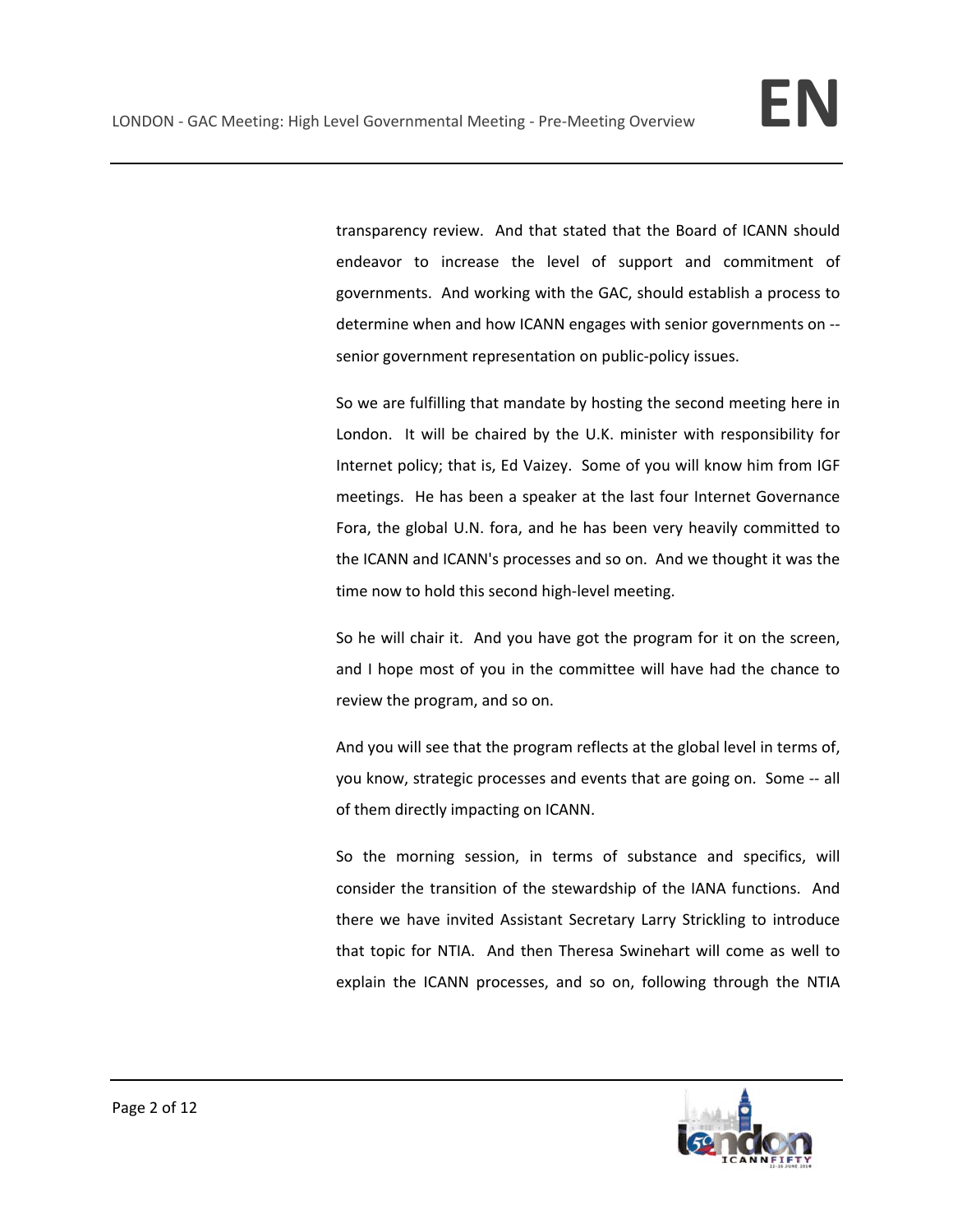announcement and decision, similar to what we have heard today in the committee.

And then after the lunch, we will have a discussion about the role of governments and how the GAC has evolved. Its membership, as we know now, is well over 140-plus. So there are challenges ahead for the role -- for governments to fulfill their function and responsibilities in terms of the public-policy issues that we are all here to secure and advance. So it is an opportunity to look at how governments perform their responsibilities and contribute to the GAC, how the GAC can extend its reach, as well, to nonparticipating governments, and so on.

And then the session following that in the afternoon will be on the NETmundial outcomes, and Professor Almeida will be introducing that, the principles and the roadmap agreements that were secured in Sao Paulo in April.

And then the final session, which is kind of very hot session, because it is looking at the report of the high-level -- the -- ICANN's high-level panel on global Internet cooperation and governance mechanisms. Now, we have not had a lot of time to digest this report, which was published in -- last month, but its recommendations are looking ahead to how cooperation and alliance building amongst the main components and entities in the Internet ecosystem can develop.

So that is an important session to conclude on, because it really is looking ahead and how -- and ICANN's place in that whole system of decentralized, distributed Internet governance.

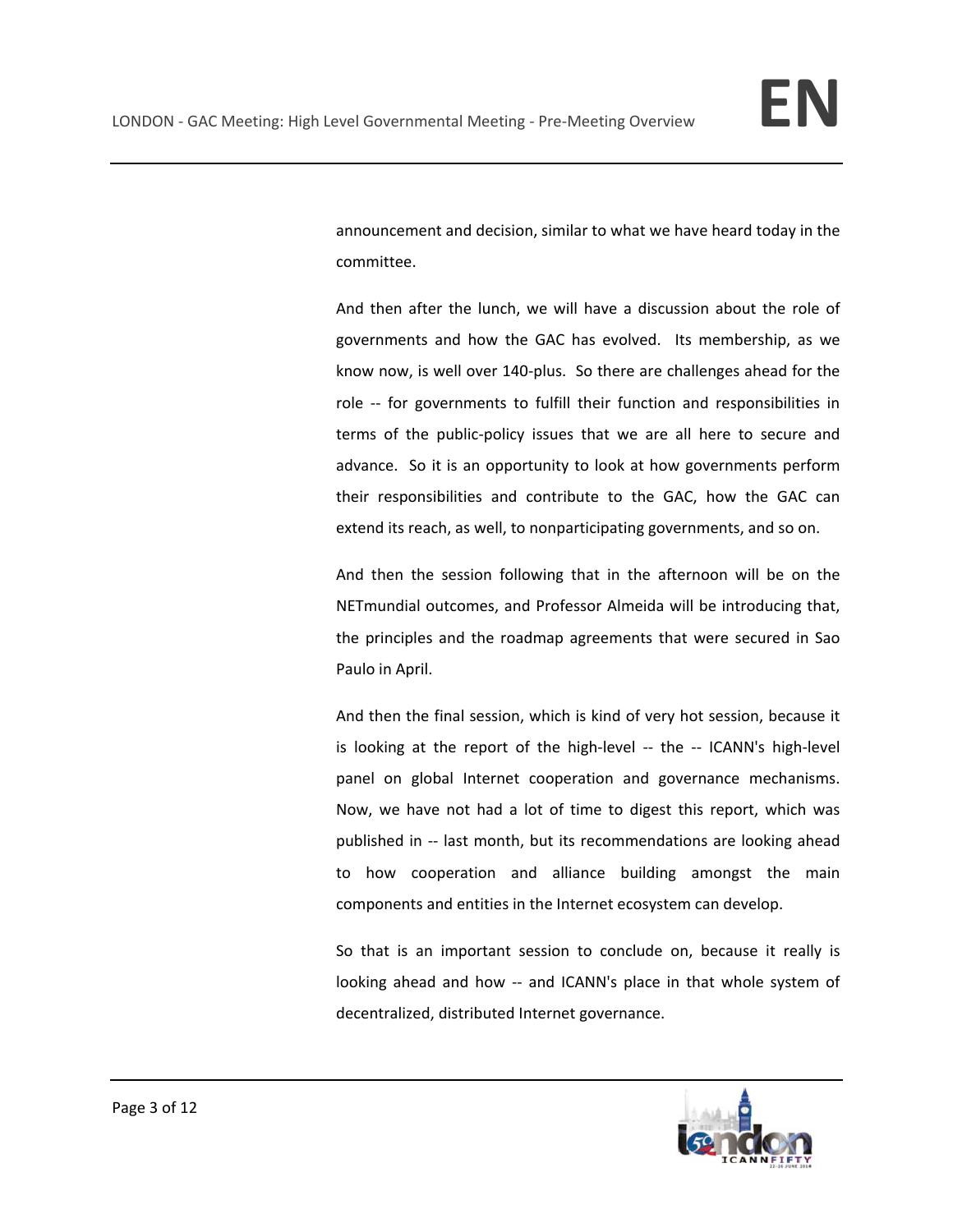And then there will be a conclusion.

The outcome of this will be a chair's report, so it will be Ed Vaizey's report, and we are assisted in the preparation of that by the GAC secretariat. Tom and his colleagues will be taking note and effectively minuting the session.

So we are hoping to get this outcome document produced as quickly as possible. I have rather ambitiously, maybe recklessly; set a target of trying to get it ready by the end of the ICANN meeting on Thursday. So that may be a challenge, but we will see how that goes.

It is Ed Vaizey's report, so it is not a text that we are going to circulate for agreement. It is his report as chair of the meeting.

So those are the essential fundamentals of what this meeting is aiming to do and how it be conducted.

We have not sought to invite ministers to make set statements, but we wanted to ensure there was a free flow of discussion that would also involve the ICANN side, and Nigel will touch on that shortly, no doubt.

But we did canvass for indications of topics that ministers would like to intervene on and speak on. So we did compile a list for Ed Vaizey to refer to and invite people to speak who have registered an interest in a particular agenda item.

So we will do that.

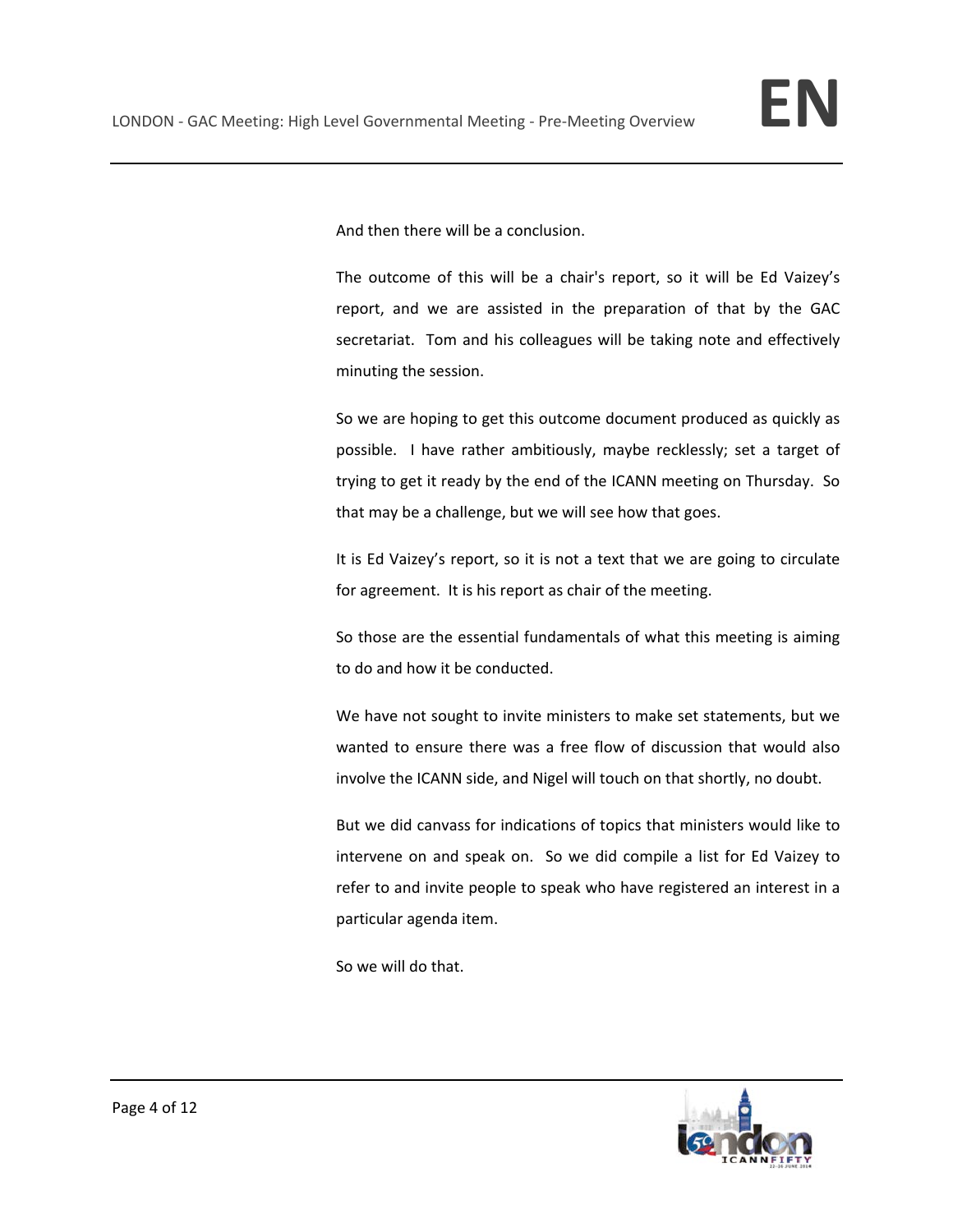He -- he has to leave, I am afraid, to say, at one point. It is after the lunch. There is suddenly, towards the end of last week, a parliamentary commitment came up. He has to go to the House of Commons and respond on something. So he is going to drop out temporarily after the lunch and come back for 4:00. That is the plan if all goes well in the House.

And in his place will be our permanent secretary from the Department for Culture, Media and Sport. That is my ministry. And she will take over as chairing of the session.

Okay. I think those are the main points I wanted to get across. Logistically, there are only two places per delegation, so please do give thought to how you want to populate your two seats. Obviously the head of delegation, plus one. Additional colleagues from administrations, you will be able to find places, I hope, in the surrounding seating as you have got here today for the GAC meetings.

It will be basically the same format. There will be more rows to accommodate the delegations. I did not give you figures, but from the latest calculation we have got from confirmation, there will be 175 representatives of 77 governments, of which 11 are not members of the GAC. So our outreach -- and we used all our diplomatic resources from the U.K., with the help of the Foreign Commonwealth Office, to promote participation through our embassies and high commissions.

We will also have representation of 11 IGOs here and taking part in the meeting as well.

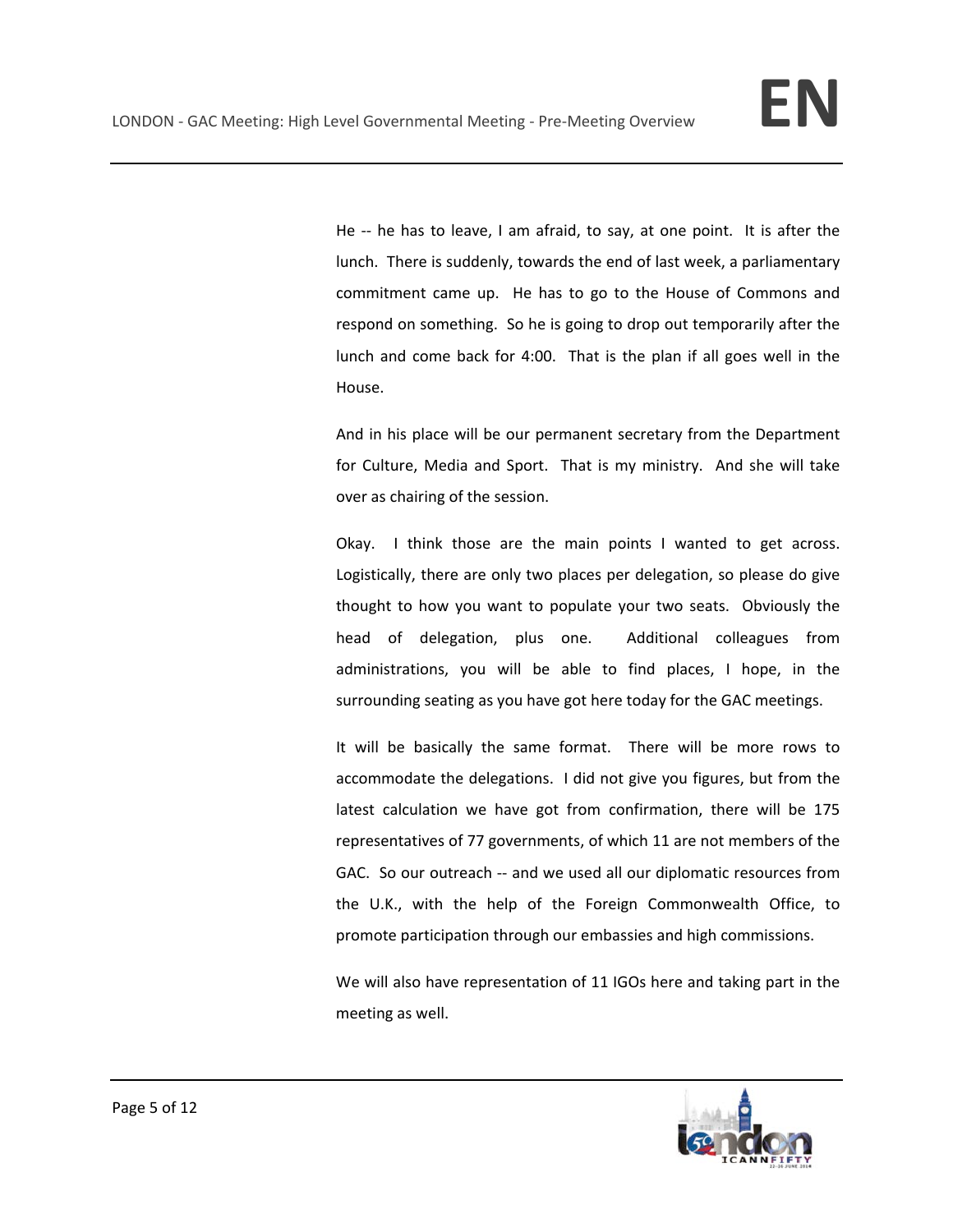So we have got quite a lot of people to fit in, but hopefully there will not be any problem. But there is this constraint of only two per delegation. So please assist us with your -- with helping out to ensure that everybody does have their set place.

Okay?

I have probably talked far too much, but I will basically leave it there for now, and please ask any questions straight after or catch me later on if you have got any questions.

Thank you.

CHAIR DRYDEN: Thank you very much, Mark.

Nigel, did you want to add at this point?

NIGEL HICKSON: Yes. Thank you very much, and good afternoon. Can I add my welcome to London as well. I am sure everyone has welcomed you to London, but given that I was born here, I feel able to welcome you as well.

> Just a couple of points following on -- By the way, I am Nigel Hickson. I am part of the ICANN staff. I know a lot of people here. It is very good to see you all.

> Following on a couple of points from what Mark has said. High-level government meeting tomorrow. It starts at 10:30, as you know from

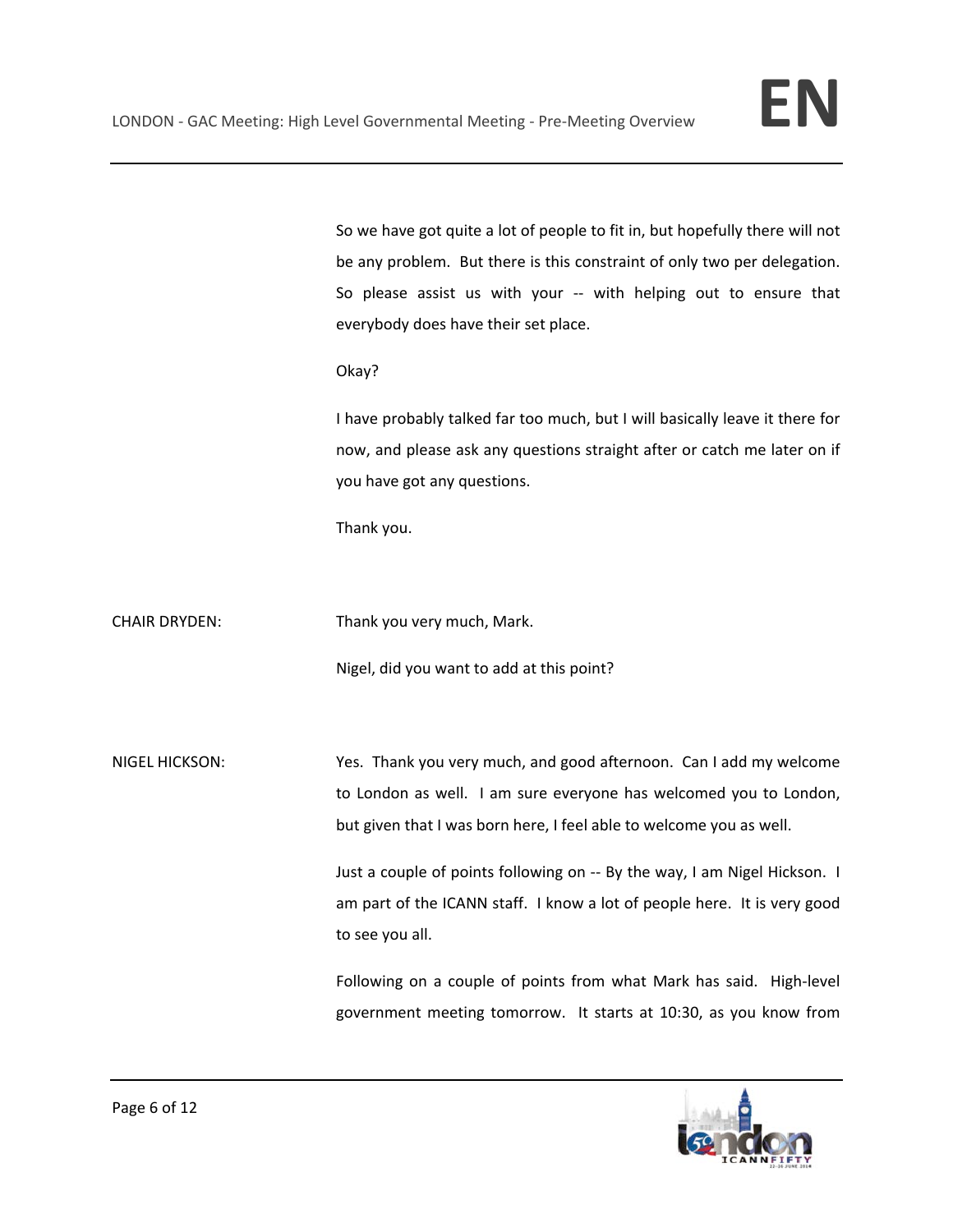the program. Of course, it is preceded by the ICANN opening ceremony itself, so the opening ceremony of the ICANN meeting itself, which is 8:30. And that is -- it is taking place in the other -- in the west wing, so this is -- you are in the east wing now, and the opening is in the west wing. It is very confusing, isn't it? We have done this because we thought you -- you know, you would like this sort of variety of going from the east wing to the west wing.

So one thing about the opening ceremony is that after the opening ceremony, you will obviously, for those that are going to the opening ceremony, will come to here.

The ministers for the opening ceremony, so this is the 8:30 ICANN opening ceremony, there will be a space down the front for ministers or for ambassadors, et cetera, and there will be reserved seating. It will not have their names on, but it will have -- it will have chairs with "Reserved" on and there will be people like myself to guide the ministers there. So that is the first point. There will be reserved seating at the front for ministers, ambassadors, commissioners, et cetera.

In addition to that, at 8:00, before the 8:30 opening ceremony, Fadi Chehade has invited ministers, ambassadors, deputy ministers, commissioners, to a welcome coffee being held on the 23rd floor. This is the restaurant, the Minako restaurant on the 23rd floor of the hotel.

So if you have coped with the east wing and the west wing, between the east wing and the west wing is the tower wing. I hope you are understanding all this.

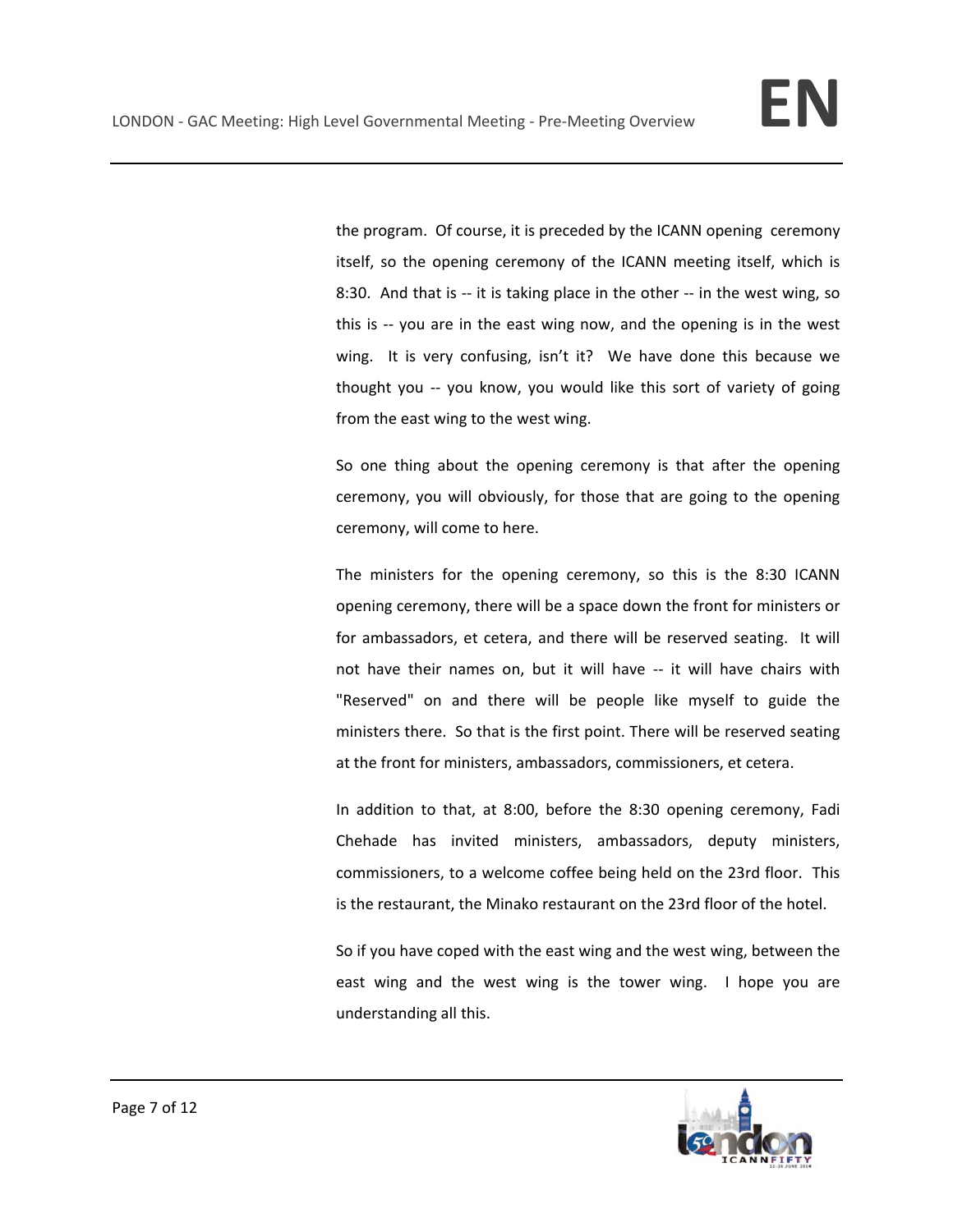So the 23rd floor of the hotel. So those of you that have stayed in the hotel, you will know that the rooms are in the tower. It is the central bit of the hotel. On the 23rd floor of the hotel is a restaurant called the Minako restaurant, and your ministers, commissioners, deputy ministers, et cetera, are welcome there for an opening coffee at half past 8:00. No need to confirm -- Sorry; at 8:00. No need to confirm but its 8:00 there at that restaurant.

In addition to that, in the evening, as you know from the program as well, there is a reception.

So there is a lunch, which no doubt you have heard about from Mark for the heads of delegation at lunchtime. In the evening, there is a reception for everyone. So not everyone here, but all the GAC members, all the officials, et cetera, with their ministers. You are all very welcome to the evening reception, which is being held at the Grand Union restaurant, which is just opposite the hotel. There will be people guiding you there from this building, from this Palace Suite. The restaurant is just across the road from the hotel, the Palace restaurant, and that is at 6:00.

Finally if I may say, because I know there have been some concerns, so as you heard, Minister Vaizey, the U.K. minister, is chairing the session tomorrow. The first item after the introduction is a session where Fadi Chehade and Steve Crocker will say a few words at 10:50. They then have to depart for a press conference between 11:30 and 12:30. They will then be meeting with your ministers again at the lunch and they will be here for at least the first two sessions in the afternoon. So they will

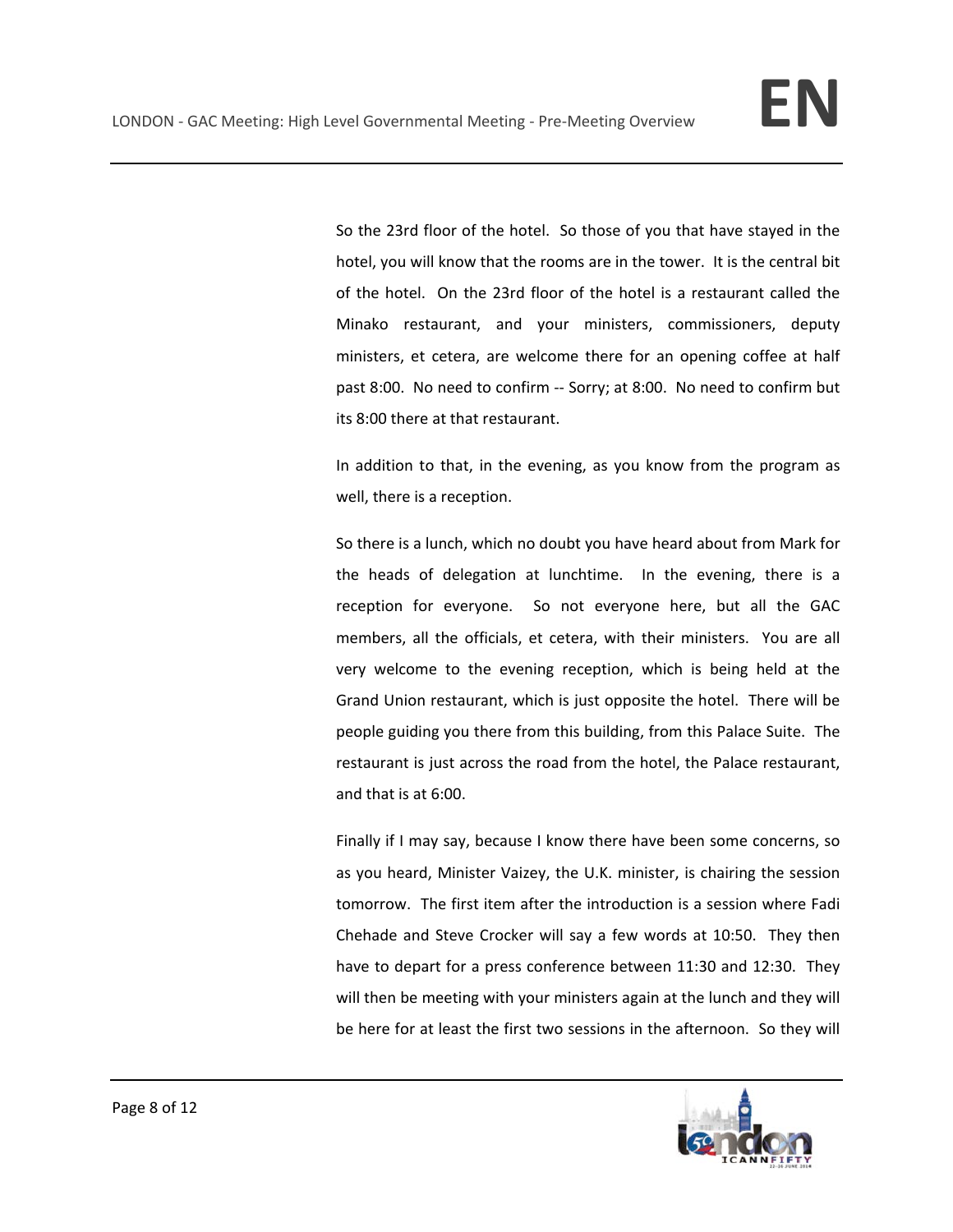be here at least, if not more, for the session on the update on GAC, the achievements on GAC and the role of GAC in the ICANN, and for the session on NETmundial. So they will be here for those sessions in the afternoon, as will other senior ICANN officials.

Thank you, Madam Chair. Thank you.

CHAIR DRYDEN: Thank you for that. And since there is a session related to the GAC, so that you are aware that my aim is to talk about some of the successes of the GAC, some of the improvements. Mark mentioned the current status of the memberships, so reporting on these kinds of facts I think would be a good way to start off that discussion. So that's how I aim to introduce that particular part of the program, and I do hope we will have a really good, constructive exchange among colleagues and with ministers about the importance of the GAC and its evolution over recent years within the ICANN structures and with a positive view to the future and continued evolution of this committee.

> So I hope that is useful guidance to you in preparing your senior officials or for your participation in that exchange tomorrow.

Okay. So are there any questions for the U.K. about the program?

France, please.

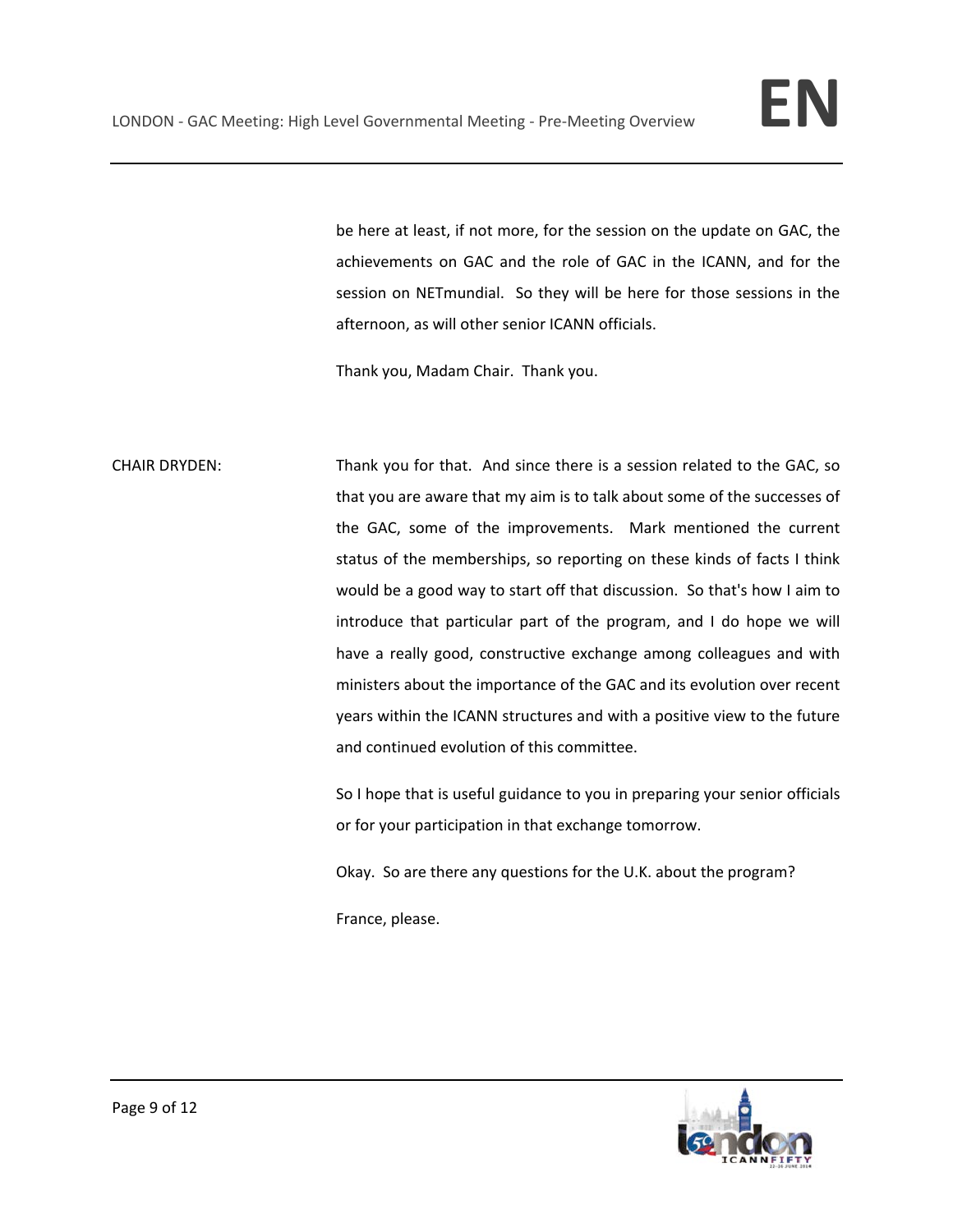FRANCE: Thank you, Mark. Just a question on organization. Will the seating be already arranged when the ministers get into the room? Or will we have to make sure they have their seat and name, et cetera?

MARK CARVELL: Thanks, yes. There will be name plates with the head of delegation name on it. So they will be put out on the tables so that it will be clearly marked.

> And consistent with the GAC conventions, we could not actually put country name plates out, unfortunately. So look out for the head of delegation name, and there will be colleagues of mine guiding people. Thank you.

CHAIR DRYDEN: Next I have Namibia.

NAMIBIA: Thank you, Mark. I wanted just to inquire, I think one thing that politicians do not like sometimes is surprises, and you just mentioned there are some talking points or some probing points. Would you mind to share one or two with us so we can warn them beforehand?

Thank you.

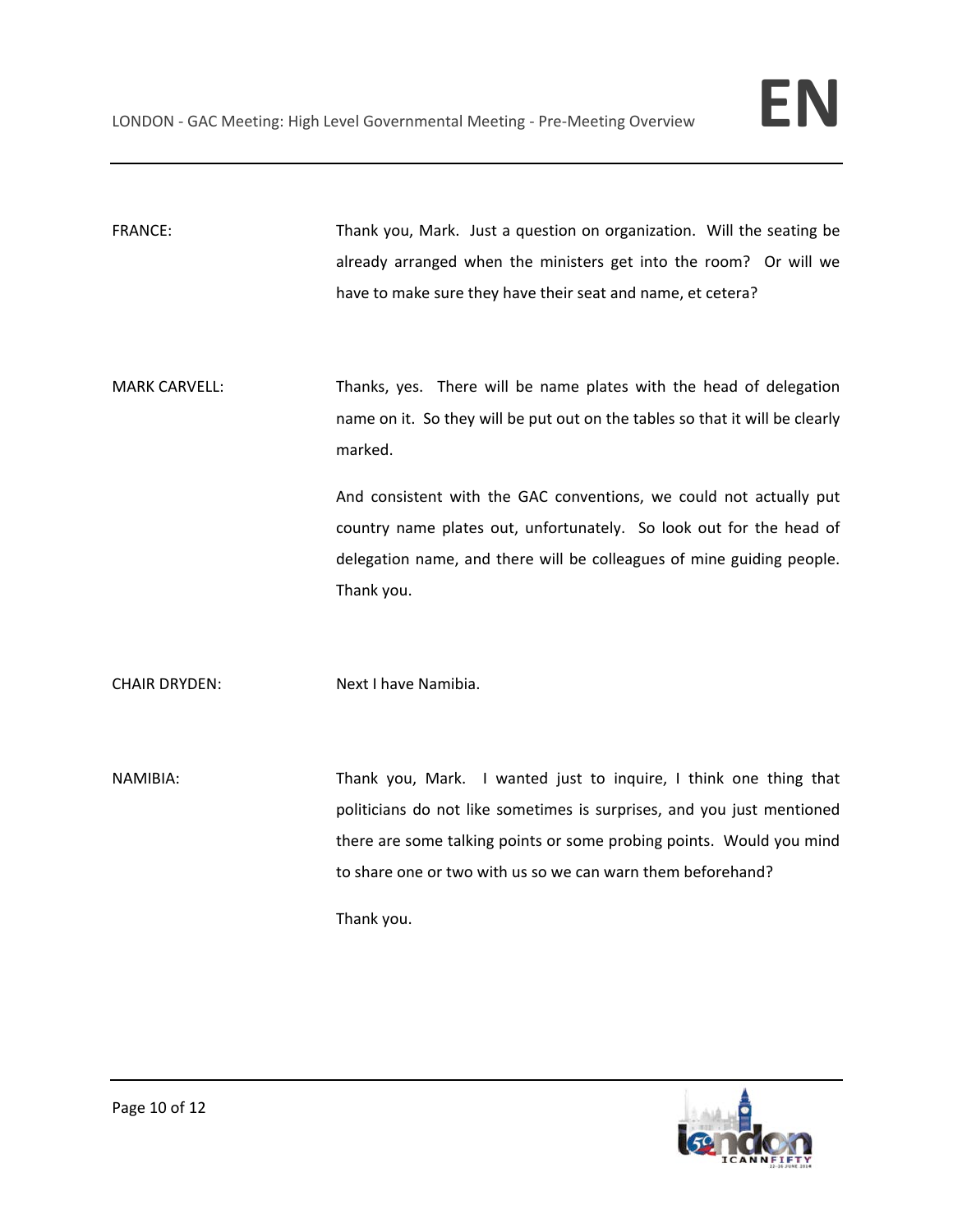MARK CARVELL: Well, thank you, Namibia. That's -- The aim of this discussion, of this meeting is to facilitate discussion about recent developments. And it is really no -- not a question of having a preset set of questions, really, but the extent to which governments and administrations generally can take forward some of these key developments. The NTIA stewardship transition, the NETmundial outcomes, and the high-level panel report are three recent developments that are kind of converging in this Internet governance ecosystem.

> And so it is really an opportunity for sharing ideas and then establishing areas of common agreement. And this is what the Minister Ed Vaizey will reflect in his report.

> So there are no surprises. It is really an opportunity for ministers and senior officials to come forward with their own perspectives on things, on these recent developments, in particular. And also, as Heather said, when she talks after she's presented on the GAC and the role of governments, taking these issues forward in a constructive, positive way, contributing to the various discussions in all the key fora.

> The timeline is quite interesting. It is against the context of the WSIS+10 review. We have got the ITU plenipotentiary coming up in Busan in October. You have got the Internet Governance Forum in Istanbul in early September.

> So this is an opportunity for governments really to come together and share views and establishes areas of common approach to determine if there are any questions that we need to pursue in these other fora, to